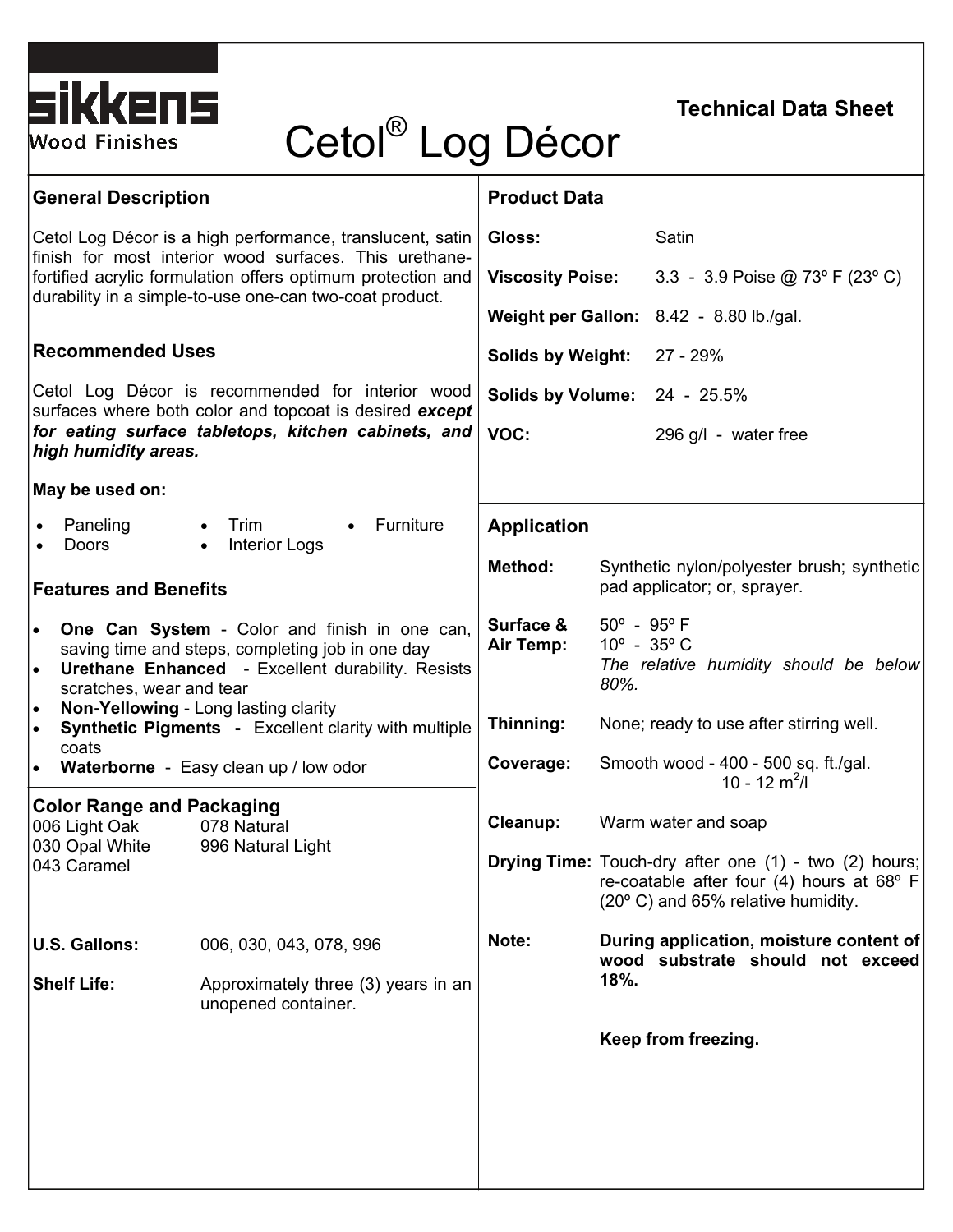



## Cetol® Log Décor

#### **Preparation Procedures for New, Unfinished Wood:**

Remove hardware. This will make the preparation faster and easier. Hardware that cannot be removed should be taped. Clean the surface with a solution of four (4) ounces 100% powdered Tri-Sodium Phosphate (TSP) or phosphate-free substitute in one (1) gallon of warm water to remove grease, wax, dirt or oil. Do not allow cleaning solution to dry on the surface. Use a damp cloth or sponge to rinse and remove residue from the surface and allow to dry. Fill all holes and cracks with a high quality tinted or stained acrylic wood filler to match the color of the project. Let dry fully before sanding. Do not use oil based fillers, putties or wax sticks. Sand the surface using 150 - 180 grit sandpaper. Always sand wood with the grain to achieve a smoother surface without sanding marks. Remove sanding dust by vacuuming. Wipe the surface with a damp cloth to remove final dust particles.

### **Preparation Procedures for Finished Wood:**

*If the wood surface is damaged, the old coating contained wax, or if the old coating is incompatible with the new Sikkens finish, the surface should be stripped completely to bare, clean wood.* 

### **Standard Application Procedure:**

Follow the preparation procedures. Apply one (1) coat of Cetol Log Décor. Let surface dry for minimum of four (4) hours. Lightly sand with 220 grit sandpaper or fine scuffing pad and remove the dust. Apply second coat of Cetol Log Décor. For high wear areas, apply a third coat of Cetol Log Décor after four (4) hours of dry. The second or third coat can be substituted with Cetol BL Interior Clear for less color or a different sheen.

### **General Recommendations:**

**Color Check** - Always do a full system test on a piece of the same wood that will be used in the project.

**When Mixing** - Thoroughly stir the product before application. Never shake the product as this can cause bubbles to form in the coating. These bubbles may remain on the surface once the product has dried and create a rough finish.

**Grain or Pore Filler** - Some types of wood may require the use of an acrylic grain or pore filler that will help to achieve a smooth finish (in most cases it is applied on open-pored hardwoods such as oak, mahogany, teak and ash). Follow the manufacturer's instructions for application and drying time. Lightly sand the filler using 120 – 180 grit sandpaper until level with the surface. Remove any dust by vacuuming and wipe completely with a damp cloth.